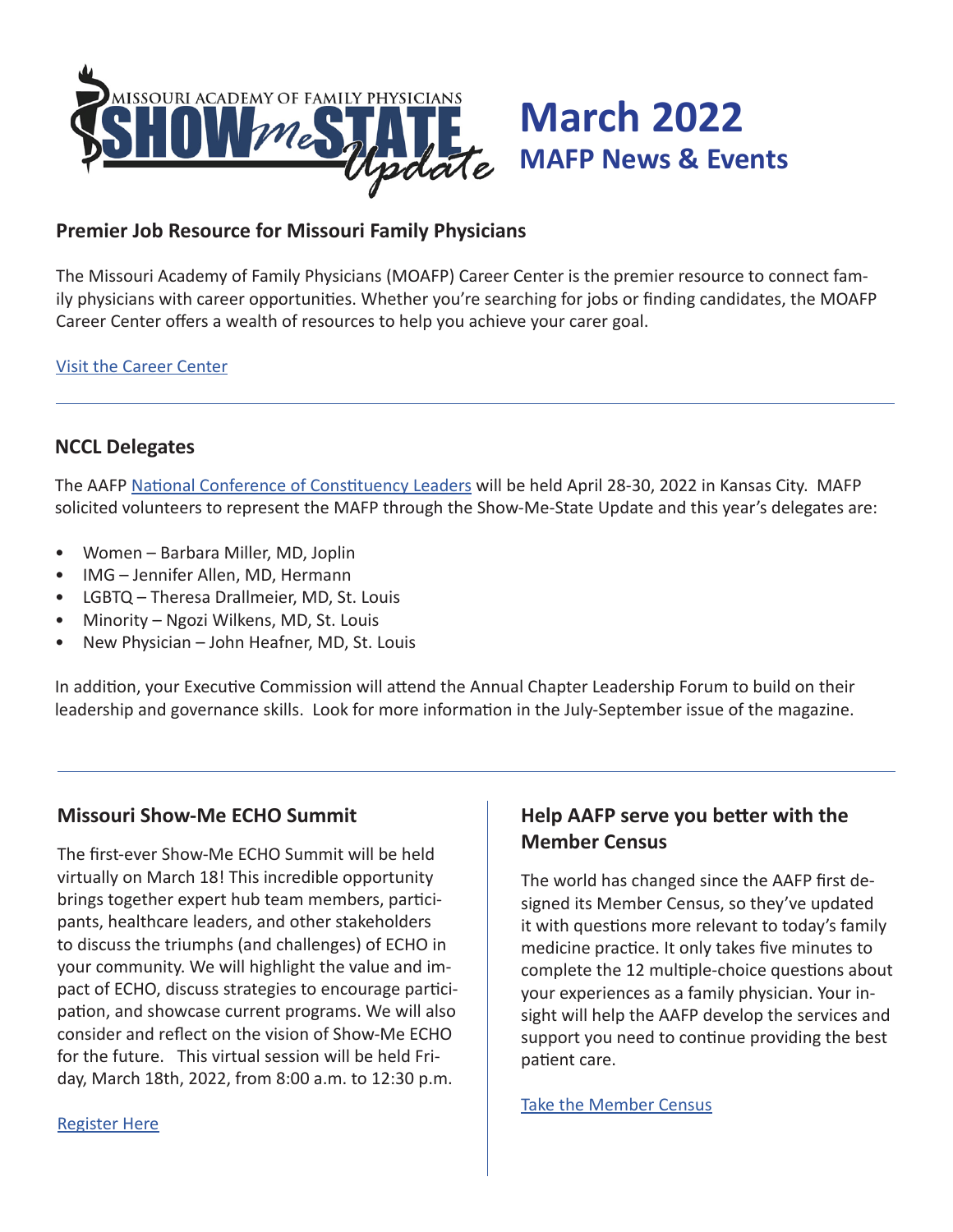## **Seeking Nominations for 2022 Awards**

The MAFP Academy of Family Physicians (OAFP) is accepting nominations for the following 2022 awards:

- Family Physician of the Year
- Family Medicine Resident Stipend Award
- Exemplary Teaching Award
- Outstanding Resident of the Year Award
- Distinguished Service Award

These annual awards recognize the best of the best family physicians, family medicine educators, family medicine residents, and friends of family medicine in the great state of Missouri. These individuals go above and beyond the call of duty to promote and share the ideals of family medicine not only to their patients but to their communities. Does this sound like anyone you know? Nominate a family physician, family medicine educator, resident, or advocate of family medicine who deserves recognition for providing exemplary care, are involved in their community or are leaders in their practice.

The awards criteria, eligibility, and nomination guidelines and processes are available on the MAFP website. Nominations can be submitted online and will be accepted through April 30, 2022.

If you have questions, please contact Brittany Bussey at bbussey@mo-afp.org.

# **Important News from the Show-Me-State**

## **New AAFP Member Directory Available**

The AAFP has launched a new Member Directory that allows members to search for colleagues based on location, chapter, residency program, or medical school, and then invite fellow members to connect with them. Privacy controls let members decide what information they want to share, and those who have opted out of AAFP directories or rosters will not appear in the new Member Directory. Because of these privacy settings, chapters should not use the directory to verify AAFP membership.

Chapters can invite members to accept the updated Terms of Service and begin using the directory at https://connect.aafp.org/network/members.

## **Federal No Surprises Act In Effect – What consumers need to know**

As of January 1, 2022, consumers have new billing protections when getting emergency care, non-emergency care from out-of-network providers at in-network facilities, and air ambulance services from out-of-network providers. New federal laws are in place to protect consumers from surprise billing.

These new rules are aimed to protect consumers, excessive out-of-pocket costs are restricted, and emergency services must continue to be covered without any prior authorization, and regardless of whether or not a provider or facility is in-network. You can visit https://insurance.mo.gov/consumers/health/no-surprises-act.php for more information about the No Surprises Act or contact the Missouri Department of Commerce and Insurance at 1-800-726-7390.